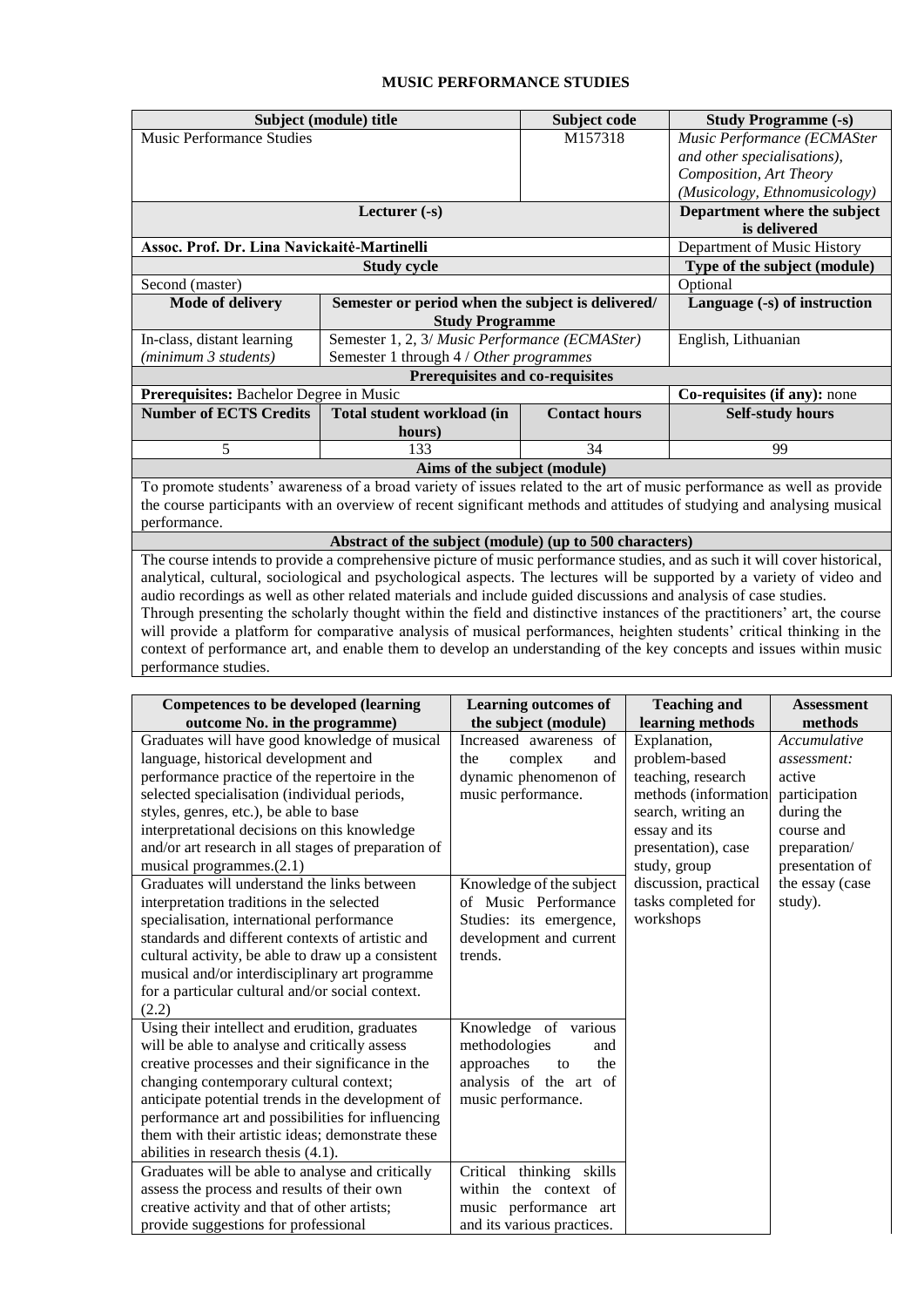| development; adapt to a changing creative<br>context, and present/discuss their findings<br>during practical training, seminars and/or<br>classes of excellence, development of Master's<br>Art Project (-s) and artistic research related to<br>creative activity. |                                                                                                       |                                                                                                                     |  |
|---------------------------------------------------------------------------------------------------------------------------------------------------------------------------------------------------------------------------------------------------------------------|-------------------------------------------------------------------------------------------------------|---------------------------------------------------------------------------------------------------------------------|--|
| Ability to conduct independent scientific<br>research and present it. (8)                                                                                                                                                                                           | The ability to<br>apply<br>general knowledge of<br>music performance art to<br>specific case-studies. | Tasks completed for<br>workshops, case<br>studies, writing an<br>essay and its<br>presentation during<br>the exam). |  |

|                                                                                                         | Contact and self-study hours and assignments |                    |                |                                           |                                    |                                                        |                                    |                     |                  |                                                     |
|---------------------------------------------------------------------------------------------------------|----------------------------------------------|--------------------|----------------|-------------------------------------------|------------------------------------|--------------------------------------------------------|------------------------------------|---------------------|------------------|-----------------------------------------------------|
| <b>Topics</b>                                                                                           |                                              | Individual classes | Seminars       | stroups<br>small<br>Practical training in | Practical training in large groups | Rehearsals / Consultations<br>Preparation for the exam | $\mbox{Exam}$ / $\mbox{Pass/fail}$ | Total contact hours | Self-study hours | <b>Assignments</b>                                  |
| 1. Music Performance as the Object of<br>Study: Origins and Development of<br>Music Performance Studies | 6                                            |                    | $\mathfrak{D}$ |                                           |                                    |                                                        |                                    |                     |                  | Reading and<br>analysis of the                      |
| 2. The Interpreter's Scrutiny:<br>Performance and Analysis                                              | 3                                            |                    | 1              |                                           |                                    |                                                        |                                    |                     |                  | literature from the<br>literature list;             |
| 3. Creative Process and the Question of<br>Authority: The Composer-Performer<br>Relation                | $\overline{3}$                               |                    | 1              |                                           |                                    |                                                        |                                    |                     |                  | analysis of video<br>and audio<br>recordings; self- |
| 4. The Performer's Subjectivity,<br>Corporeality and Expression                                         | 3                                            |                    | 1              |                                           |                                    |                                                        |                                    |                     |                  | analysis,<br>information                            |
| 5. Recording Technologies: Reproduction<br>and Dissemination of Music<br>Performance                    | 3                                            |                    | 1              |                                           |                                    |                                                        |                                    |                     |                  | search, case study<br>(writing an essay<br>and its  |
| 6. The Concept of Authenticity and<br>Historically Informed Performance<br>Practice                     | $\mathcal{E}$                                |                    | 1              |                                           |                                    |                                                        |                                    |                     |                  | presentation)                                       |
| 7. A Music Performer as A Cultural<br>Figure: Identification and<br>Communication                       | 3                                            |                    | 1              |                                           |                                    |                                                        |                                    |                     |                  |                                                     |
| 8. Exam                                                                                                 |                                              |                    |                |                                           |                                    |                                                        | $\mathfrak{2}$                     |                     |                  |                                                     |
| <b>Total:</b>                                                                                           | 24                                           |                    | 8              |                                           |                                    |                                                        | $\overline{2}$                     | 34                  | 99               |                                                     |

| <b>Assessment</b> | Weight | Deadline for     | <b>Assessment criteria</b>                                                     |
|-------------------|--------|------------------|--------------------------------------------------------------------------------|
| strategy          | in per | completing the   |                                                                                |
|                   | cent   | assignments      |                                                                                |
| Active            | 50     | During the study | The assessment covers the ability to acquire theoretical and historical        |
| participation     |        | semester         | knowledge; the ability to think critically and analytically; the ability to    |
| during the        |        |                  | reveal, formulate and analyse problems of the art of music                     |
| lectures and      |        |                  | performance; and the ability to participate in discussions.                    |
| seminars          |        |                  |                                                                                |
| Examination:      | 50     | During the exam  | The assessment covers the ability to select and categorise sources for         |
| preparing         |        | session          | the problem of the art of music performance chosen for the case study;         |
| and               |        |                  | the ability to think critically and analytically; the ability to interpret the |
| presenting        |        |                  | problem of the art of music performance in a wider historical and              |
| the essay         |        |                  | cultural context; and the ability to independently write a 3-5-page text       |
| (case study)      |        |                  | in the English language, present it and defend the opinion presented.          |